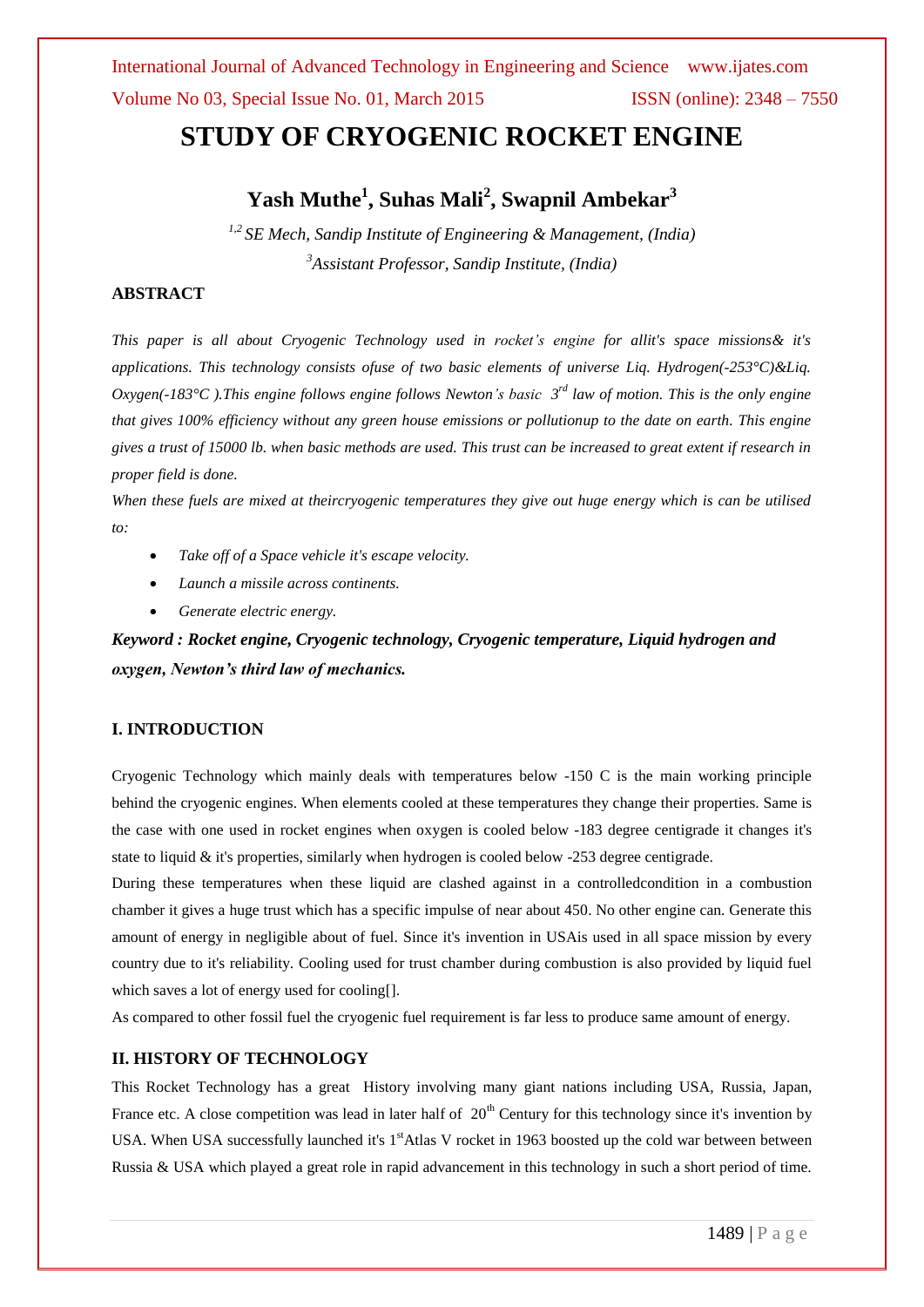#### International Journal of Advanced Technology in Engineering and Science www.ijates.com

#### Volume No.03, Issue No. 01, January 2015 ISSN (online): 2348 – 7550

After USA Russia started it's tests of launch vehicles. Firstly Russia carried a dog named 'Lynus' in space in 1983. Russia was first to take human in space using sputnik.

During this period lot of European countries were trying their rockets with same technologies &succeeded later, But no human being till 1985.

Here's the detail review of the competition

| <b>Engine/Rocket</b><br>used | <b>Nation</b> | Year |
|------------------------------|---------------|------|
| $RL-10$                      | <b>USA</b>    | 1963 |
| LE5                          | <b>Japan</b>  | 1977 |
| HM7                          | <b>France</b> | 1979 |
| N1                           | <b>Russia</b> | 1983 |
| GSLV-D5                      | India         | 2013 |

#### **2.1. India**

Indian Space Research Organisation was also trying it's hand on this technology in 20<sup>th</sup>Century. ISRO's then Chairman U.R.Rao in 1993 announced that it's Cryogenic engine will have a launch in just 4 years. But it took more than 20 years to Ignite it's Cryogenic Engine so we joined the competition much late in 21<sup>st</sup> Century due to its frequent failure & no technological support from other developed Countries.

But now ISRO is working good with successful launch of Mangalyaan in it's first attempt, being the first country of this kind.

#### **III.CONSTRUCTION**

Cryogenic Engine involves:

- I. Two Tanks for Liq. Oxygen &Liq. Hydrogen respectively.
- II. A turbo Pump.
- III. A Gas generator.
- IV. A Combustion chamber.
- V. A nozzle with a cooling jacket.

In this setupa turbo pump is used to give a high velocity to the fines droplets of fuel in combustion chamber. A gas generator is used to drive the turbo pump. Gas generator uses the energy from fuel to generate energy for turbo pump.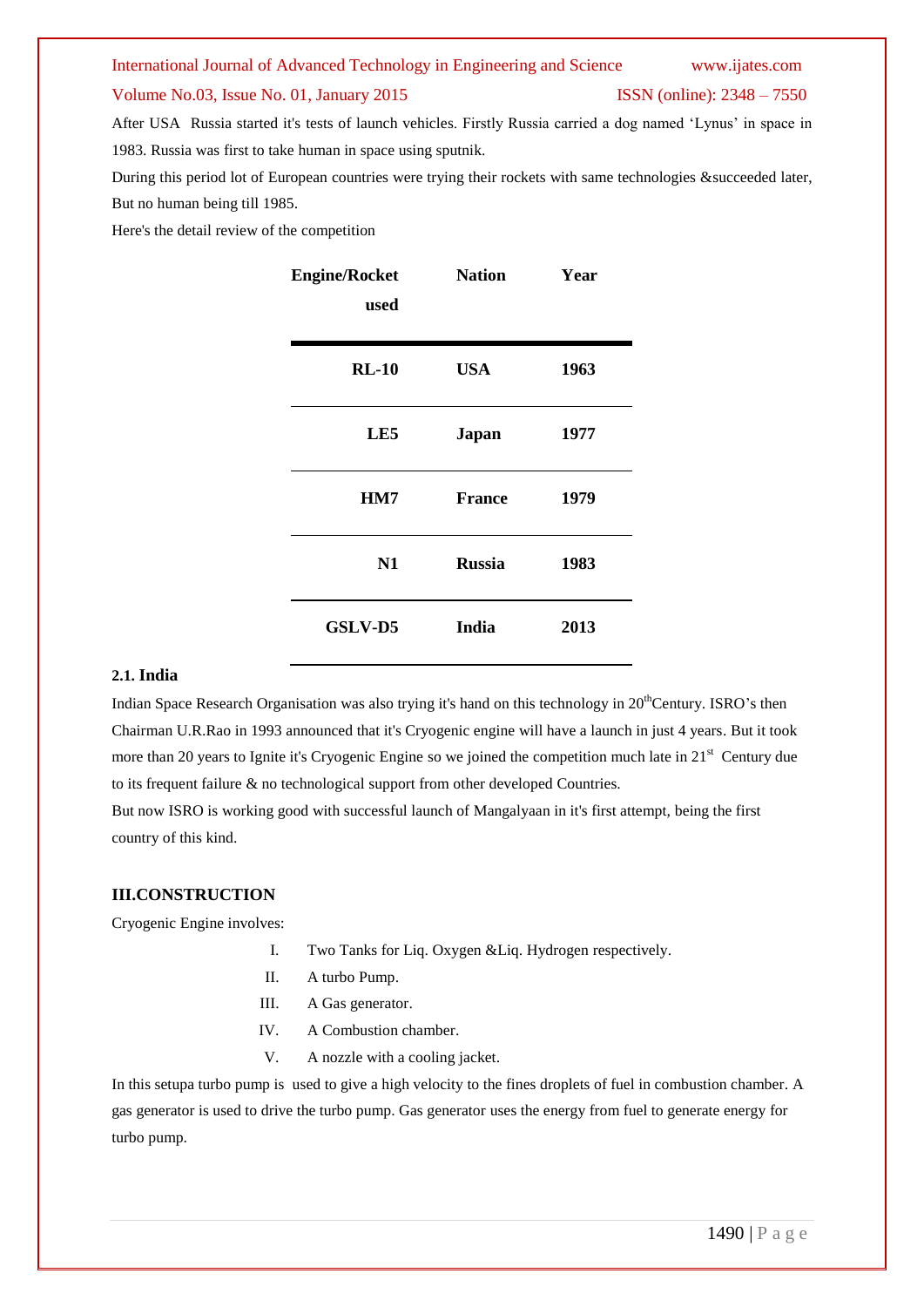### International Journal of Advanced Technology in Engineering and Science www.ijates.com Volume No.03, Issue No. 01, January 2015 ISSN (online): 2348 – 7550

#### **IV.WORKING**

#### **4.1. Gas Generator**

The gas generator is used in order to drive the turbo by a gas flow. The gas generated produces this energy by pre burning some amount of liq. Fuel. Use of Gas generator aligned with Turbo pump increses the efficiency of this engine to a great Extent

#### **4.2.Turbo Pumps**

The working of this engine is very easy to understand as it does not involve any complicated cycles or any reciprocating mechanism. The fuel from tanks is firstly passed through the turbo pumps which rotates at a speed of about 14000 rpm by which the mass flow rateof fuel increases to about 2.4 tons before reaching the combustion chamber.

#### **4.3. Injector**

Injector plays the most important role in the rocket engine it is like heart of the engine that pumps out the appropriate amount of fuel from the turbo pump to the combustion chamber as per requirement. Injector ensures the stability of the combustion chamber therefore deigning of injector is the most challenging part of the designs department of cryogenic engine even today. The frequency of the combustion chamber is to be maintained between 100-500 cycles per second. If this rate is affected even slightly shifted above or below leads to the failure of engine which has been seen in tragedy of 'Discovery Spacecraft'.But if injector is so designed so as to increase the specific impulse more than 700 Space crafts can travel much long distances in the universe. Injector is the only component of this engine which is still under constructionyet.

#### **4**.**4. Combustion Chamber**

Finally when this finely distributed fuel droplets enter into the thrust chamber at such high velocities  $\&$  at their cryogenic temperatures they colloid to each other in the trust chamber, this reaction at such specific conditions increases the pressure of chamber to about 250 bar with a release of huge amount of thrust which is more than 15000 lb.

This high amount of trust is then manipulated bya narrow opening towards the nozzle. The opening is kept narrow so as to follow law of rate of discharge which states that 'velocity is inversely proportional to area'. By this technique we get the desirable amount of thrust which helps a space craft to achieve it's escape velocity. Due this reaction in continues period of time the temperature of Combustion Chamber as well as nozzle raises up to 3000-4000°C. To withstand such a high temperature for long period of time without any deformation a cooling Jacket is required.

#### **4.5. Cooling Jacket**

Cooling Jacket is the necessity of this engine but this facility is provided by the fuel of the engine itself so no external energy is to be used. The mechanism usually used in cooling jackets is active cooling.<sup>[6]</sup> In this Technique the cooling jacket is made such that a flow if liq. Proponents is passed through the tubes provided from between the jackets. Theliq. propellant passed are already at their cryogenic temperature so provide a very effective cooling. This simple mechanism permitsthe. Use of this technology throughout it's journey without any deformation in Combustion chamber or Nozzle.

When all these components work in their perfect algorithm , only then we can achieve our goal a successful launch of a space vehicle for it's space mission.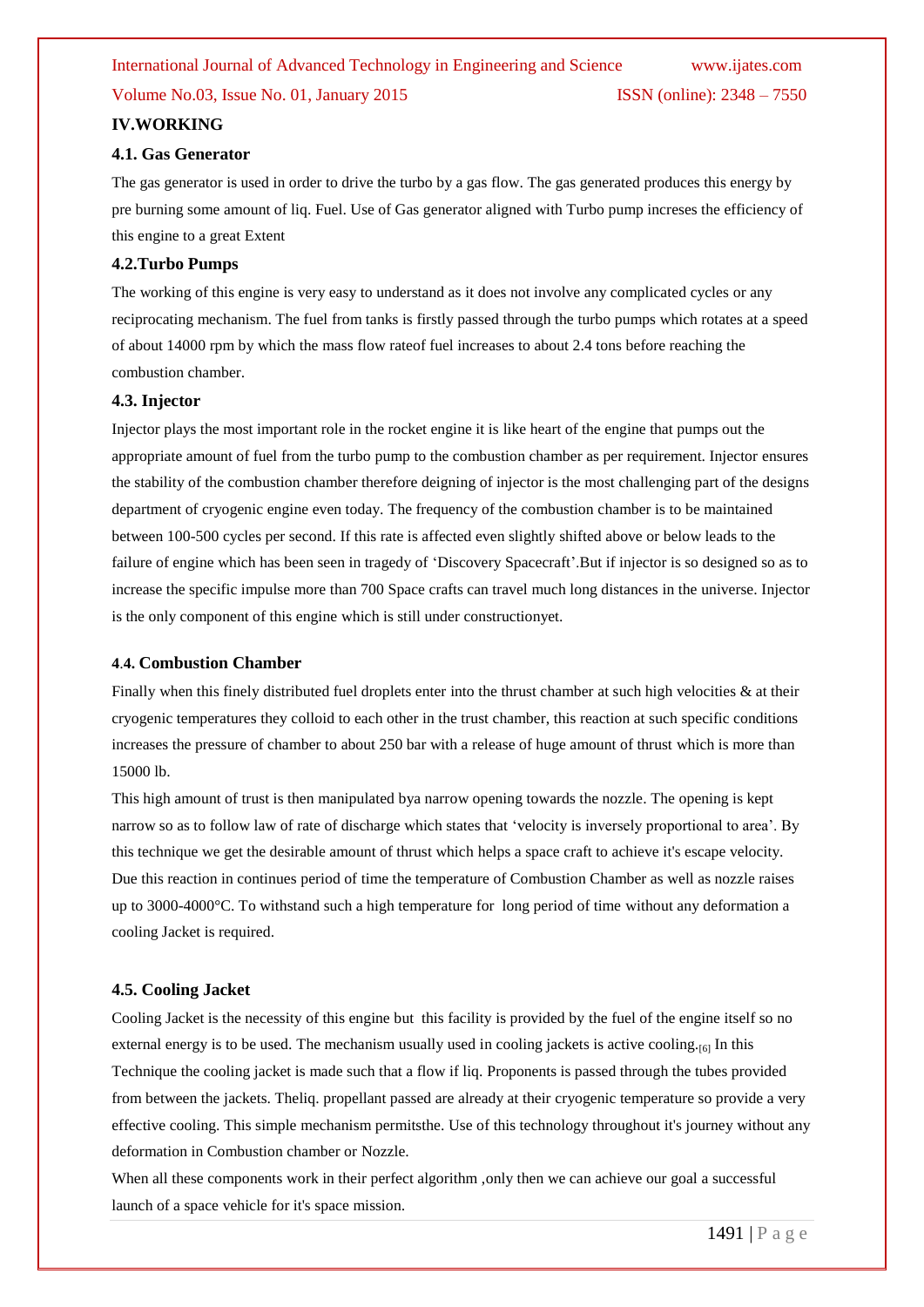## International Journal of Advanced Technology in Engineering and Science www.ijates.com Volume No.03, Issue No. 01, January 2015 ISSN (online): 2348 – 7550

#### **4.6. Plume characteristics**

After the reaction in trust chamber Tremendous amount of energycomes from the nozzle through the small opening in the form of plumes. These plumes have a very high temperatureduring theiremissions. Therefore nozzle is also provided with cooling jacket. As the rocket heads from ground the shape of plumes also changes with respect to height achieved by the rocket





When the height of rocket is near to sea altitude the ambient pressure acting on rocket  $\&$  in directly on engine is more , hence more energy is required to overcome it, so the plume area is less than nozzle diameter at this altitude also efficiency is less.

When the Rocket advances to a optimum altitude the plume boundary equals the diameter of nozzle that means ambient pressure equals exhaust pressure.Therefore maximum efficiency is achieved i.e. 100% this phasegives full efficiency which is only possible in cryogenic engine. After heading this altitude the rocket advances toward vacuum environmental , this area gives optimum efficiency near about 88% which remain constant here onwards.

#### **V ADVANTAGES**

- 1) High Energy per unit mass Propellants like LOX and LH2 give very high amounts of energy per unit mass.
- 2) Clean Fuels: Their product give out only water thrown out of the nozzle in the form of very hot vapour.
- 3) Economical: LOX & LH2 costs less than gasoline.

#### **VI DISADVANTAGES**

- 1) Boil off rate
- 2) High reactive gases
- 3) Leakage
- 4) Hydrogen embrittlement
- 5) Zero gravity condition